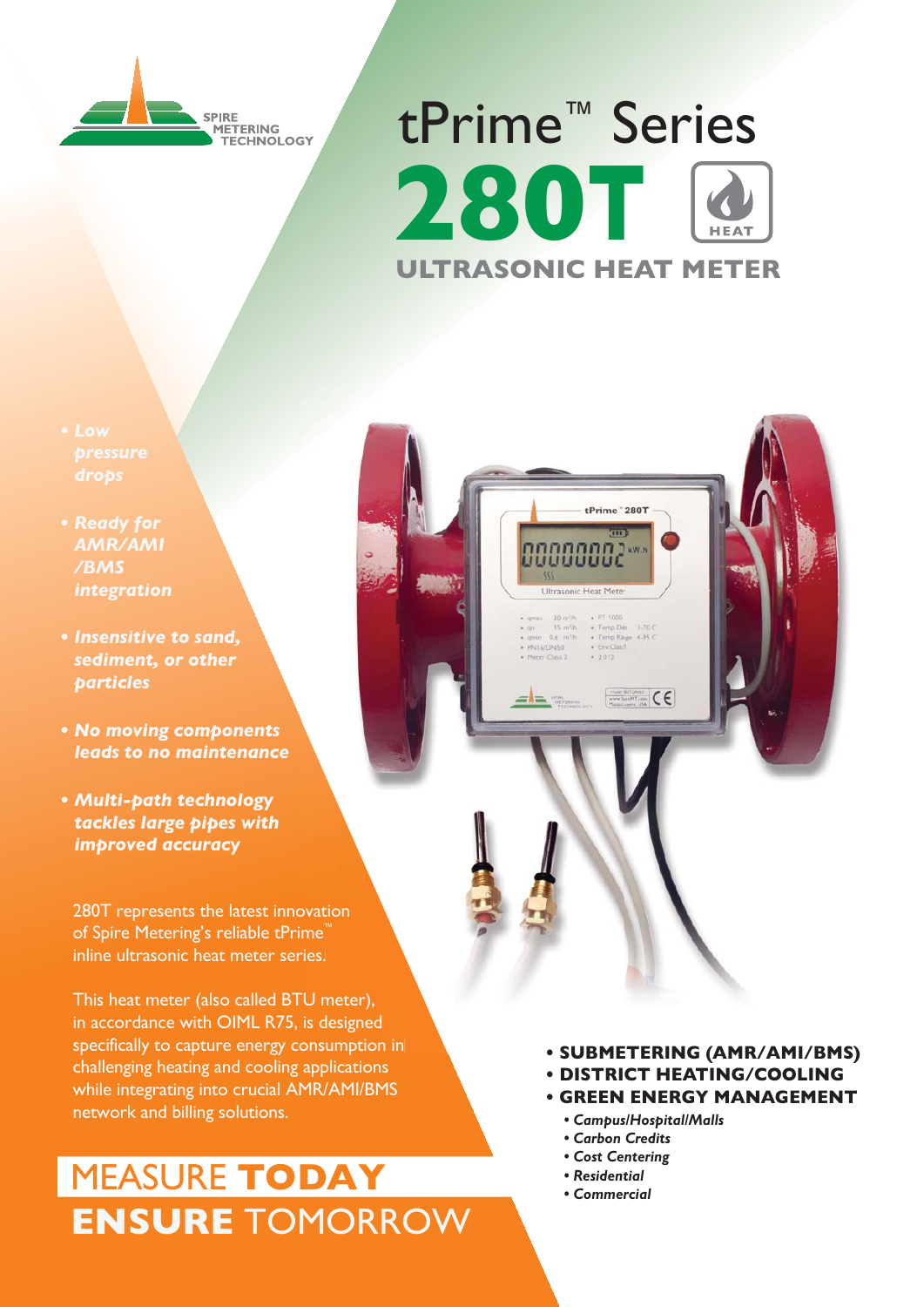

# **FEATURES AND BENEFITS**

Manufactured to be rugged, the 280T has sensor bodies constructed of bronze and steel. With no moving components, once installed the meter remains accurate and maintenance free. The single box, straight through sensor design leads to zero blockage and miniscule pressure drops. This robust design is ideal for heating and cooling loops as the meter remains steadfast and accurate even when tasked with measuring the dirtiest liquids.

### With SPIRE METERING's 280T. you can:

- Remain proactive and identify leakage in order to capture lost revenue by detecting leaks as low as a few drops per second.
- Reliably integrate into AMR/AMI/BMS networking solutions using M-Bus, MODBUS, radio, pulse, BACnet, and more.
- Reliably operate the unit with excellent longterm stability backed by a 2 year warranty, as accuracy does not degrade over time.
- Reduce operational costs over the long run.
- Meter hot/cold water in common heating/cooling applications.
- Capture precise readings with robust ultrasonic transit-time technology.
- Ensure optimal field performance with a 10 year battery life.
- Register accurate readings as air is not measured.
- Guarantee enduring meter performance as the unit is insensitive to sand, sedimentation and other particles.
- Detect reverse flow.
- Automatically switch to power over M-Bus when available to conserve battery.
- Remain confident with a tamperproof design.
- Achieve long-term stability, far surpassing mechanical meter degradation by heat, cycling, particles, and scales.
- Remain insensitive to orientation as the separable calculator enclosure optimizes user convenience.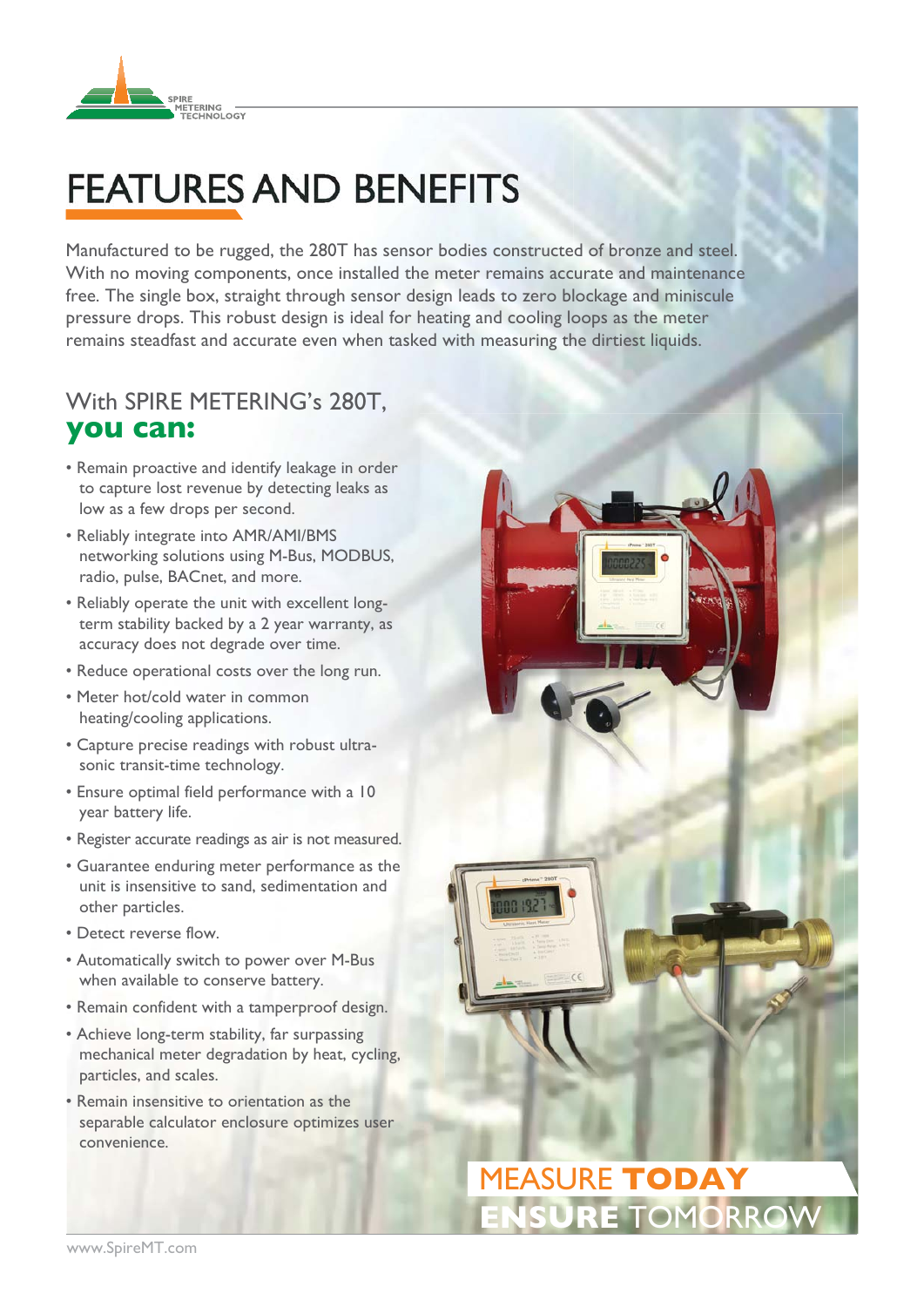

# OPERATING PRINCIPLE

Using the ultrasonic transit-time measuring technology, emitted ultrasonic pulses are sent back and forth between two ultrasonic transducers, A and B. Two reflectors are used to direct the ultrasound beam from one transducer to another. The liquid velocity is determined by the difference in measured transit-times between beams sent into (downstream) and against (upstream) the direction of liquid flow. The meter is fitted with two temperature sensors to monitor thermal impact of return and supply flows. These readings, crossed with velocity and delta temperature changes, determine thermal (BTU) consumption. Furthermore, thermal energy is calculated according to OIML R75 standard.



#### **Unique Multi-path Technology**

For large size meters, it is not easy to install the flow sensor perfectly in line with the pipe line. A small misalignment could cause flow profile distortion inside the flow sensor, thus, causing significant measurement errors. Spire Metering developed a unique multi-path technology to solve this problem. Two/four pairs of ultrasonic transducers are mounted on the flow sensor body to interrogate the flow from two/four different paths. A flow calculation algorithm based on fluid dynamic theory is then used to derive an average flow reading with improved accuracy.



### TECHNICAL SPECIFICATIONS

| <b>Size</b> |                | <b>Flowrate</b>     |       |                     |       |                     |       | <b>Dimension</b> |      |      |                |                                  |
|-------------|----------------|---------------------|-------|---------------------|-------|---------------------|-------|------------------|------|------|----------------|----------------------------------|
| (mm)        | (in)           | qn                  |       | qmin                |       | qmax                |       |                  | W    | н    | Weight<br>(kq) | <b>Pipe Joint</b><br>(BSP / DIN) |
|             |                | (m <sup>3</sup> /h) | (gpm) | (m <sup>3</sup> /h) | (qpm) | (m <sup>3</sup> /h) | (gpm) | (mm)             | (mm) | (mm) |                |                                  |
| 15          | $\frac{1}{2}$  | 1.5                 | 6.61  | 0.03                | .13   | 3.0                 | 13.2  | 110              | 120  | 86   | 0.7            | G3/4B                            |
| 20          | $\frac{3}{4}$  | 2.5                 | 11    | 0.05                | .22   | 5.0                 | 22    | 130              | 120  | 86   | 0.8            | G1B                              |
| 25          | $\mathbf{1}$   | 3.5                 | 15.4  | 0.07                | .31   | 7.0                 | 30.8  | 160              | 128  | 89   | 0.9            | G1 1/4B                          |
| 32          | $1\frac{1}{4}$ | 6.0                 | 26.4  | 0.12                | .53   | 12.0                | 52.8  | 180              | 130  | 96   | 1.3            | G1 1/2B                          |
| 40          | $1\frac{1}{2}$ | 10                  | 44    | 0.2                 | .88   | 20                  | 88.1  | 200              | 134  | 98   | 1.8            | G <sub>2</sub> B                 |
| 50          | $\overline{2}$ | 15                  | 66.1  | 0.6                 | 2.64  | 30                  | 132   | 200              | 165  | 190  | 5.6            | Flange - Nut 4-M16               |
| 65          | $2\frac{1}{2}$ | 25                  | 110   | 1.0                 | 4.4   | 50                  | 220   | 200              | 185  | 204  | 6.6            | Flange - Nut 4-M16               |
| 80          | 3              | 40                  | 176   | 1.6                 | 7.05  | 80                  | 352   | 225              | 192  | 220  | 9.0            | Flange - Nut 8-M16               |
| 100         | 4              | 60                  | 264   | 2.4                 | 10.6  | 120                 | 528   | 250              | 220  | 240  | 11.6           | Flange - Nut 8-M16               |
| 125         | 5              | 100                 | 440   | 4.0                 | 17.6  | 200                 | 881   | 250              | 230  | 235  | 16.2           | Flange - Nut 8-M16               |
| 150         | 6              | 150                 | 661   | 6.0                 | 26.4  | 300                 | 1321  | 300              | 265  | 270  | 16             | Flange - Nut 8-M20               |
| 200         | 8              | 250                 | 1101  | 10.0                | 44    | 500                 | 2202  | 350              | 350  | 320  | 22             | Flange - Nut 12-M20              |
| 250         | 10             | 400                 | 1761  | 16.0                | 70.5  | 800                 | 3523  | 450              | 405  | 405  | 60             | Flange - Nut 12-M24              |
| 300         | 12             | 600                 | 2642  | 25.0                | 110   | 1200                | 5284  | 500              | 460  | 460  | 80             | Flange - Nut 12-M24              |

www.SpireMT.com